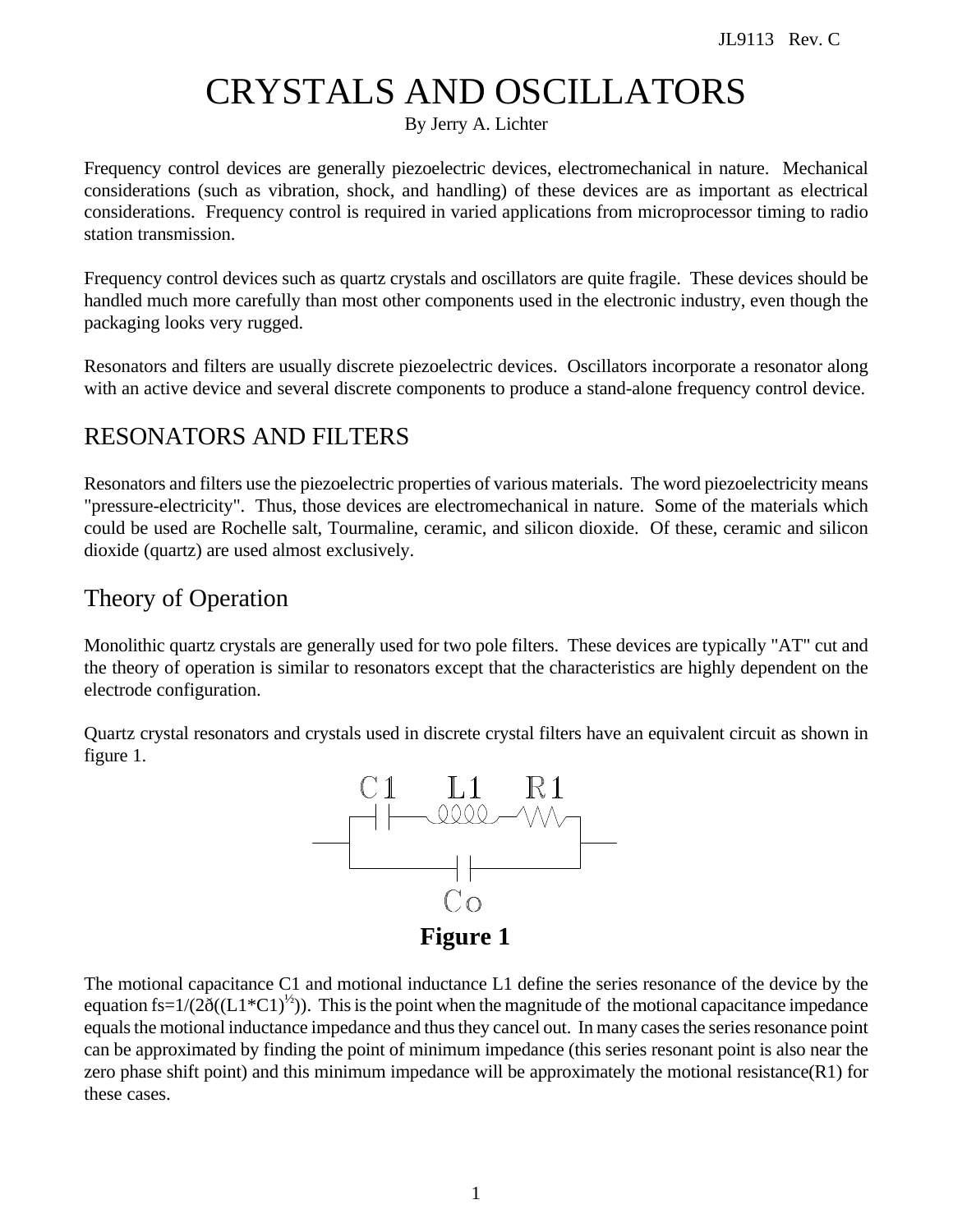Series resonance crystals are generally used in crystal filters and resonator circuits which require no phase shift from the crystal in order to oscillate. The effective resistance of the crystal in this type of oscillator circuit is approximately equal to the motional resistance R1. The frequency of operation in this case is the series resonant frequency of the crystal.

The shunt capacitance Co (the sum of electrode capacitance Ce and holder capacitance Ch) becomes important in working with frequencies above series resonance.

In this region the motional inductance impedance increases and the motional capacitance impedance decreases, resulting in a dominant inductive impedance. When the motional inductance impedance equals the shunt capacitance impedance the anti-resonant point is realized. Crystals intended to operate between series resonance and the anti-resonant point are called "parallel resonant crystals". These crystals are specified by the load capacitance (CL) that they are intended to work into. The equivalent series resistance (the equivalent resistance at the load capacitance specified) of a parallel resonant crystal can be calculated by ESR=R1\*((1+Co/CL)²). The shift in frequency from series to the parallel resonant point is given by  $\Delta f = (C1/2)^*(1/(CL+C_0))$ .  $\Delta f * 10^6$  would give the answer in ppm. The shift in frequency from one parallel resonant point to another is given by  $\Delta f = (C1/2)^*((CL2-CL1)/((CL2+Co)*(CL1+Co)))$ . Again  $\Delta f * 10^6$  would give the answer in ppm. Also note in all the above equations that all capacitances must be in the same units (ie pf). Although it is possible to operate a crystal intended for one application in another, it is important to note the calibration will now be off by the original calibration plus the shift per the above calculation. Also, the temperature drift varies from one CL to another and thus is no longer optimized for the applications. For this reason the idea of a universal crystal for multiple applications is not advisable.

Ceramic resonators are similar to quartz resonators with an addition of a shunt resistance Ro due to a high resistance path through the ceramic resonator. Other resonators, by the definition of a resonator, will be similar in nature to the above resonators. The resonant point will be set by the equivalent inductive/capacitive resonance.

# Characteristics

Many different cuts of quartz (different angles of cut from a reference) have been developed for commercial use. AT, BT, and SC cuts are all a thickness shear mode of vibration (see figure 2).



Thus, these cuts generally cut into round thin disks with the thickness inversely proportional to the frequency. These disks, or blanks, have electrodes placed on each side which are used to make the electrical connection to the crystal. The lowest frequency response is the fundamental mode of the crystal. There are also responses at approximately three times this fundamental frequency, five times, seven times, etc. Those are the third overtone, fifth overtone, seventh overtone, etc.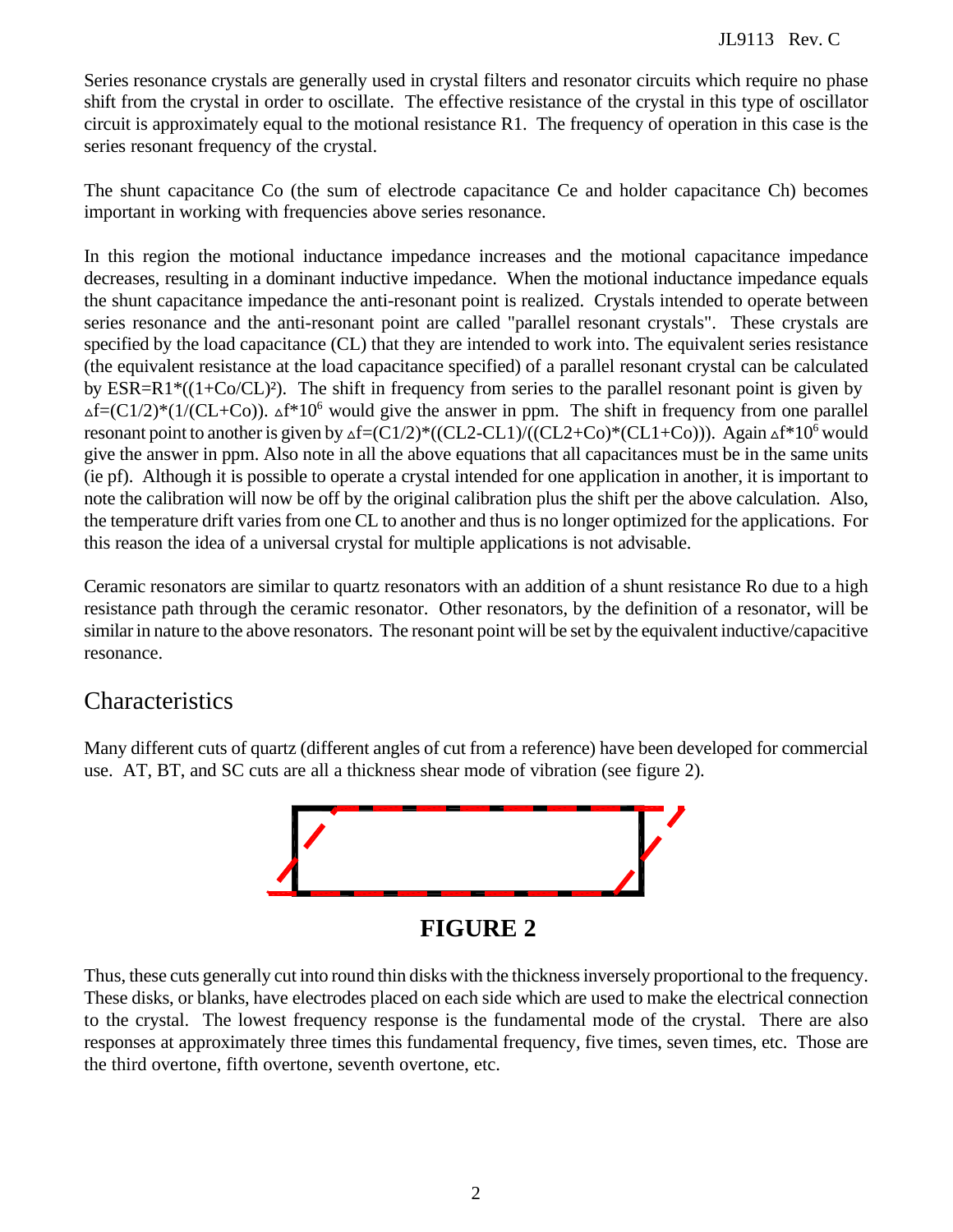The AT cut is the most commonly used of these "high frequency" cuts. It is estimated that over 90% of quartz crystals produced today are AT cuts. The AT cut temperature coefficient is a cubic curve (see figure 3).



**FIGURE 3**

The specific shape of the curve and turnover points can be adjusted by small changes in the cut angle. This temperature characteristic gives this cut of crystal versatility for a wide range of applications and temperature ranges. The frequency constant is 1.661 MHz-mm, and is generally limited to approximately 40 MHz on the fundamental mode for small diameter blanks. Using contouring techniques the low end of the AT frequency range is approximately 500 kHz, but is dependent on holder size. Spurious or unwanted responses in the AT cut are typically predictable and can be controlled well using energy trapping techniques. However, spurious margins may need to be traded off with such parameters as pullability (the amount the frequency changes with load capacitance changes).

The BT cut, having a frequency constant of 2.536 MHz-mm, can extend the upper frequency range above that of the AT cut to more than 50 MHz. The BT cut is not as widely accepted as the AT cut because of its poorer temperature characteristics in most applications. The temperature curve is a downward parabolic curve. The turnover point can be varied with the cut angle and the curve formula is generally f=-0.040\*(To-Ta)<sup>2</sup> where To is the turnover temperature ( $\degree$ C), Ta is the temperature of interest ( $\degree$ C), and f is in ppm.

The SC (stress compensated) cut is similar in design to the AT cut except it is a doubly rotated cut. This means that the angle it is cut out of the quartz bar is rotated about two axis instead of just one from the three reference axis. The frequency constant for the SC cut is 1.797 MHz-mm. Coupled modes are generally worse than the AT cut and crystal resistance is generally higher. Much more care must be used in converting designs from one overtone of operation to another. With proper design considerations the SC cut yields a usable crystal with a very small frequency variation with temperature (approximately  $+/-$  one ppm over a  $\pm 25$ °C. range).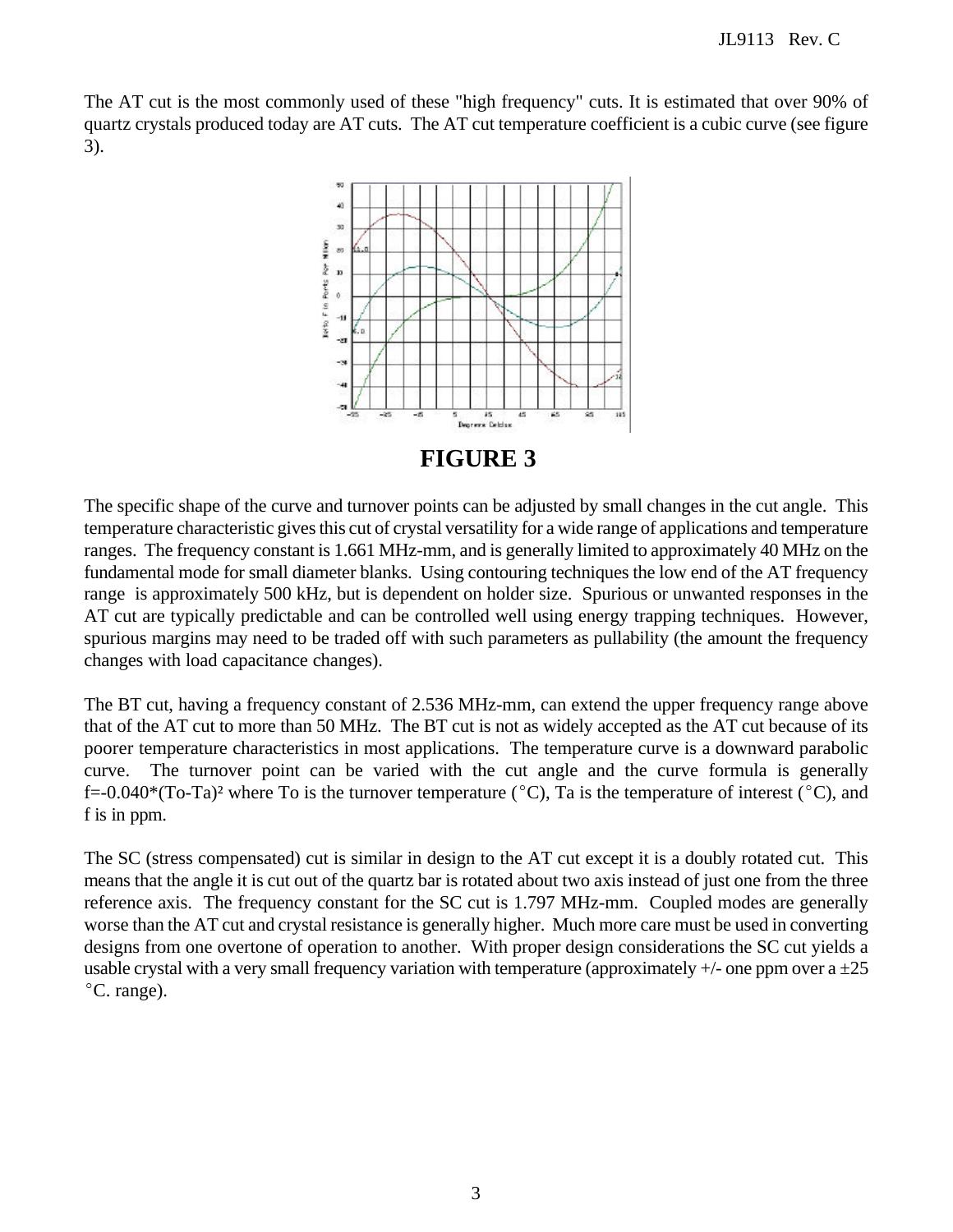The CT and DT cuts of quartz crystals are both a face shear mode of vibration (see figure 4).



**FIGURE 4**

These two cuts have similar characteristics. The CT cut can generally be designed for frequencies within 300 kHz to 900 kHz and the DT cut from 75 kHz to 800 kHz. Both cuts have a downward parabolic frequency vs. temperature curve. The DT is generally preferred where the frequency allows either because of its lower temperature coefficient (approximately -0.060ppm/ $^{\circ}$ C<sup>2</sup>. for the CT and -0.018ppm/ $^{\circ}$ C<sup>2</sup>. for the DT). The GT cut of quartz crystal is a width-extensional mode of vibration. The GT cut can be designed for frequencies from approximately 100 kHz to 3.0MHz. The temperature coefficient is very nearly zero over the temperature range from -25<sup>°</sup>C. to +75<sup>°</sup>C. A temperature variation of  $\pm 15$ <sup>°</sup>C. on either side of the midpoint of this flat region will not change the frequency more than 0.1 ppm. The E (or 5 deg. x cut) and the MT cuts of quartz crystals are both a longitudinal mode of vibration (see figure 5).



#### **FIGURE 5**

The E cut can generally be designed in the 50 kHz to 250 kHz range. The E cut is widely used for low frequency crystal filters because it has a low Co/C1 ratio and reasonable low temperature coefficient. In most cases the turnover temperature can be varied from approximately  $0^{\circ}$ C. to 50  $^{\circ}$ C. The MT cut can usually be designed in the 80 kHz to 200 kHz range. The temperature coefficient for the E cut is approximately  $-0.040$ ppm/ $^{\circ}$ C<sup>2</sup> and  $-0.038$ ppm/ $^{\circ}$ C<sup>2</sup> for the MT cut.

The H, J, NT, and XY cuts are all flexure modes of vibration. The H, XY, and NT cuts are length-width flexure (see figure 6).



**FIGURE 6**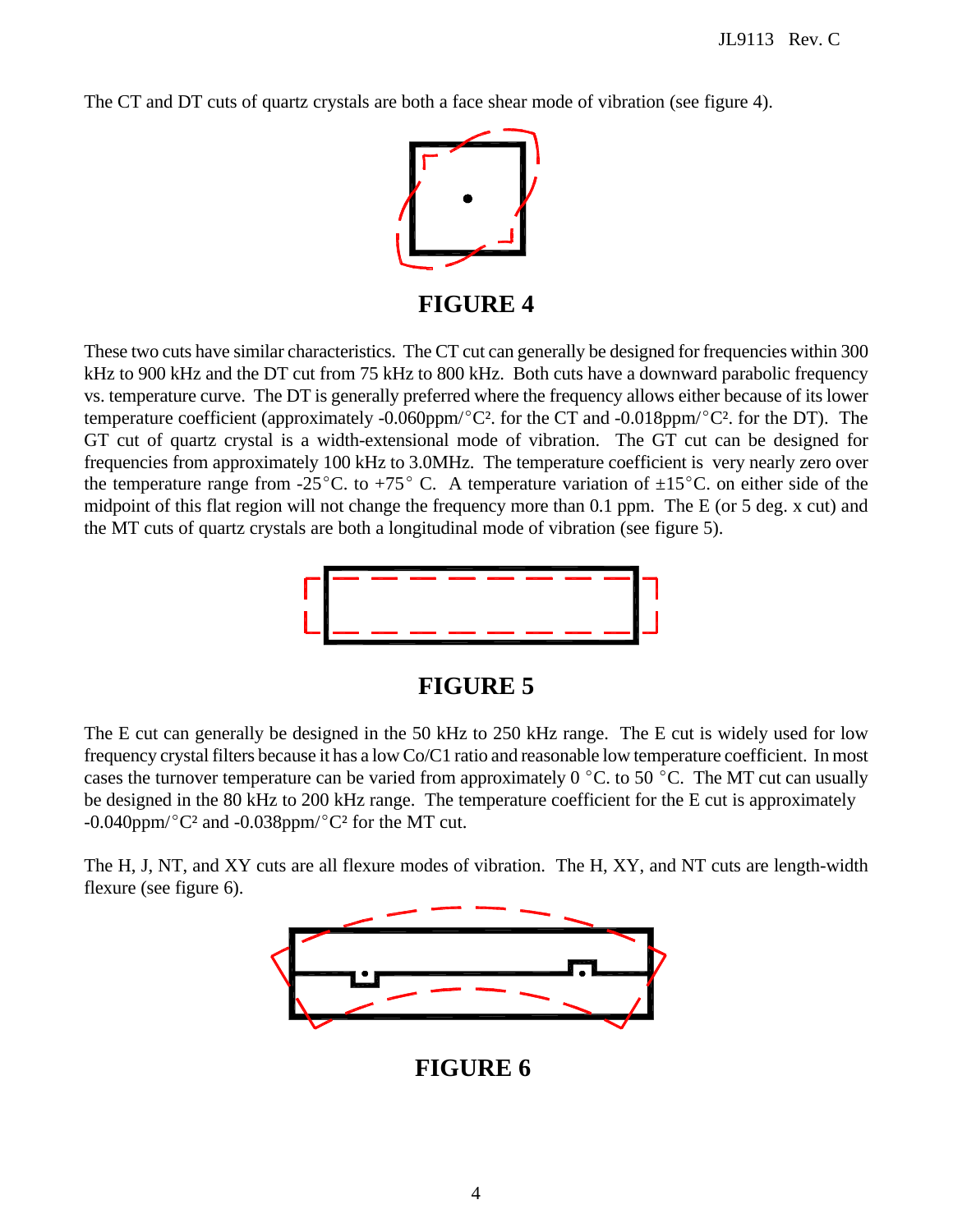The J cut is a length-thickness flexure (see figure 7).



# **FIGURE 7**

The J plate (cut) has the lowest frequency range (1 kHz to 12 kHz) of these low frequency crystals. The J plate is actually two quartz plates bonded together. The two plates are selected so that one plate's mechanical motion is out of phase from the other for a given electrical field applied. This produces very low frequencies. The H plate (cut) can be designed within a frequency range of approximately 8 kHz to 130 kHz. The H plate crystal is used extensively for wide band filters (ordinarily below the E cut frequency range). The temperature coefficient is linear and varies from about  $[-8 \times 10^{\circ} - 6^\circ\text{C}$  to  $-16 \times 10^{\circ} - 6^\circ\text{C}]$ . The NT cut can be designed within a frequency range of approximately 8 kHz to 130 kHz. The turnover temperature can be varied from +15 deg. C to +80 deg. C in most cases. The temperature coefficient for the NT cut is approximately -0.036ppm/ $^{\circ}C^2$ . The XY bar is popular in the 3 kHz to 85 kHz range. Its smaller size than many other low frequency cuts, low impedance, and low Co/C1 ratio make it very popular. Real time clock applications are possibly the biggest user of this cut. The temperature coefficient for the XY bar is  $-0.033$ ppm/ $\degree$ C<sup>2</sup>. The calibration, frequency at the reference temperature of high frequency crystals (AT, BT, and SC) to be within +/- 10 ppm and within several Hz for low frequency crystals is considered to be a tight tolerance, but with reasonable yields. Drive level must be limited in the application to prevent abnormal aging or damage. This drive level may need to be limited to 1 mW for high frequency crystals and as low as 0.1 mW for some low frequency crystals. Aging can also be affected by the mounting, imperfection in the quartz, and extended periods of time at high temperatures.

Ceramic resonators are generally used for less accurate applications. Initial accuracy (calibration) of these devices' ranges from  $\pm 0.05\%$  to  $\pm 1.0\%$ . Temperature stability is approximately 15 ppm/°C for ceramic resonators. Aging is in the range of  $\pm 0.5\%/10$  years. These devices are much lower Q than quartz crystals and also seem to be more prone to spurious modes of operation.

SAW (surface acoustic wave) devices are generally used in frequency ranges above that of the BAW (bulk acoustic wave) crystal such as the AT cut. All of the previously discussed crystals have been BAW crystals and thus the bulk of the quartz is involved in the area of excitation. The SAW involves only the surface of the substrate used. The frequency is set by the distance between the electrode "fingers" (see figure 8).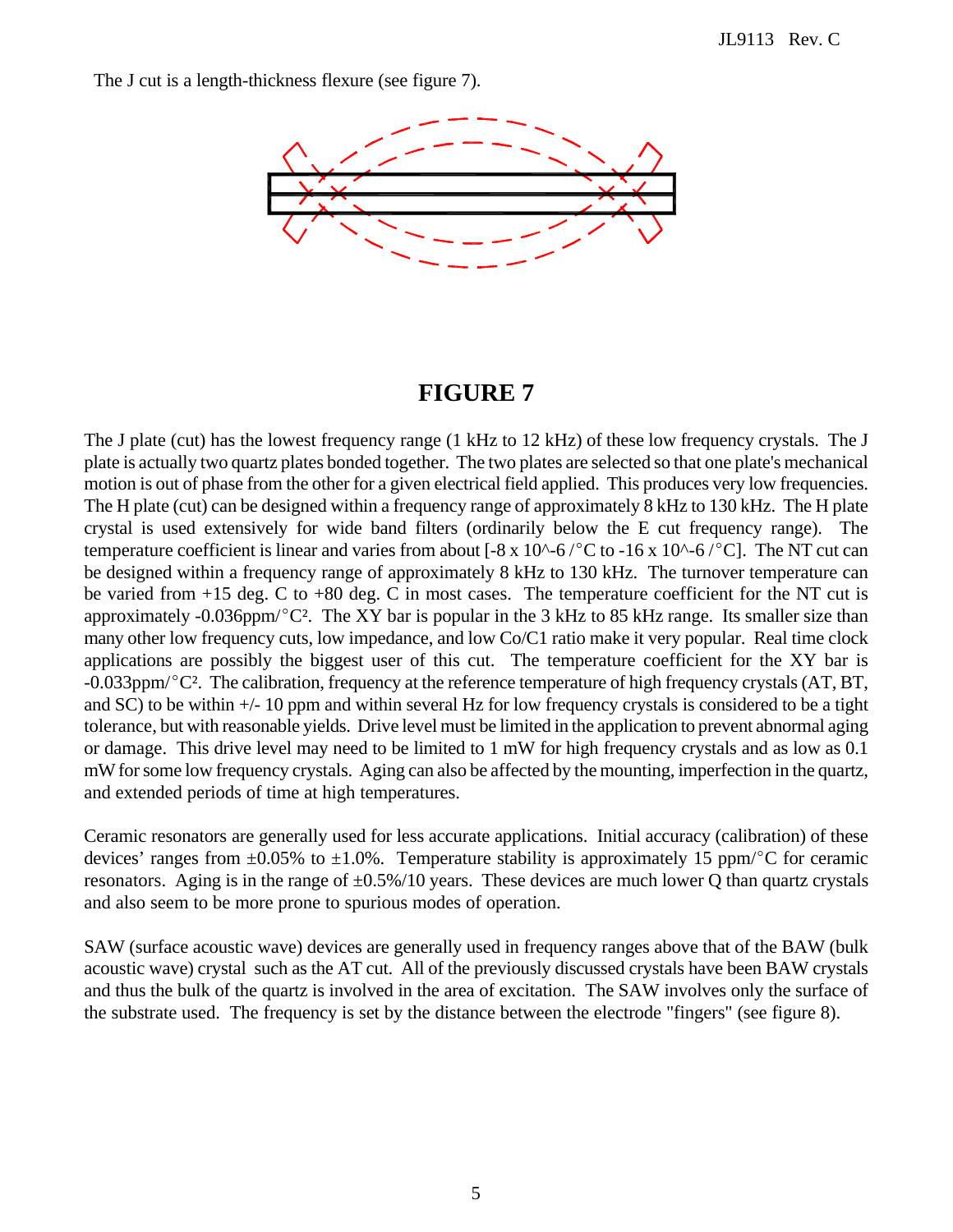

Quartz, LiTaO3, and LiNbO3 are common substrates for such devices. Initial accuracy is dependent on the accuracy of the printing of the "fingers". Initial accuracy can be in the  $\pm 50$  to 200 ppm range. The approximate temperature constant of quartz is 0.03 ppm/ $^{\circ}$ C<sup>2</sup> and -20ppm/ $^{\circ}$ C for LiTaO3. Upper frequencies of 3.5 GHz are currently obtainable. The lower end is limited primarily by size, since the AT becomes more practical.

# Construction

The high frequency cuts (AT, BT, and SC cuts) are generally mounted on the edges using springs or channels mounted to the posts of the holder. The mass of the blank and the mechanical shock and vibration of the application must be carefully considered. If the mounting is too stiff, the blank will break more easily. If the mount has too much "give" for the mass of the blank, the blank will hit the holder and break. Strip resonators, which are usually AT cuts, have been used in much smaller packages than the disks used for the more conventional high frequency crystals. Because of this, manufacturers have developed numerous methods to mount these basically rectangular crystals. Because of their lower mass and smaller size, the mechanical shock and vibration is not as critical as with conventional high frequency crystals.

Low frequency cuts, instead of having relatively stable edges, have nodes which remain relatively motionless. These nodes are used for the electromechanical connection. Depending on the mode of vibration, there exist either one or two nodes on each of two sides. Thin wires are attached to these nodes and then the other end is attached to the posts of the packaging. This means that these crystals are suspended by two to four thin wires. Because of this and the mass of some of these very large crystals, it is obvious the mechanical shock and vibration of most low frequency crystals cannot be as high as the high frequency crystals.

To package a crystal, the following factors must be considered:

- 1. A crystal vibrates, and thus requires air space around the area which vibrates.
- 2. A crystal can be quite fragile, so mechanical shock and vibration of the application and handling are very important considerations.
- 3. The crystal must be surrounded by an inert atmosphere. Thus, the package must be hermetically sealed.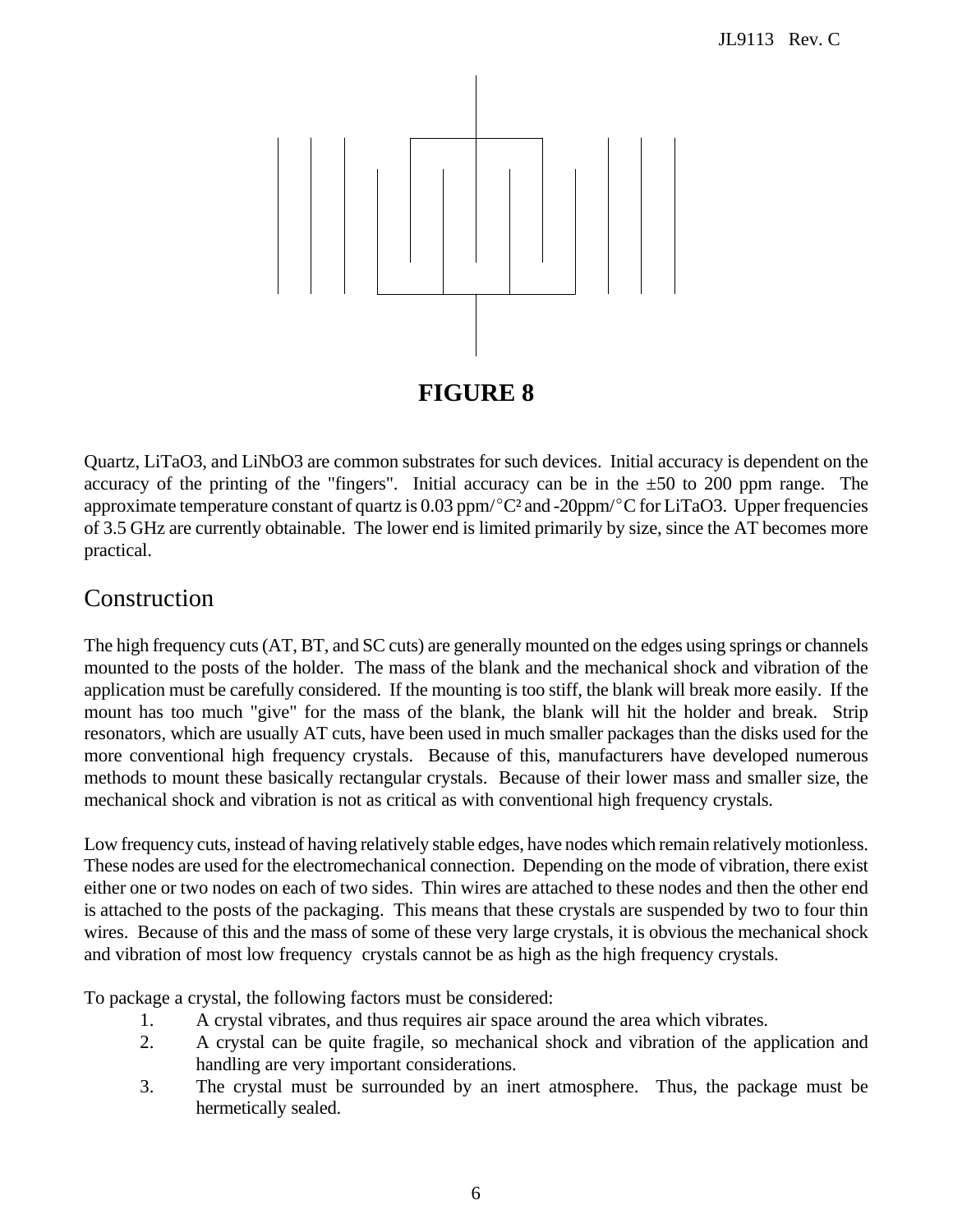Glass vacuum tubes and metal packages were, for many years, used exclusively for crystals. Still, one of the least expensive packages is made of metal. Sealing techniques for these metal packages can be resistance welded, solder sealed, or cold welded (a compression fit). Atmospheres inside must be void of moisture. Vacuum, nitrogen, or helium are commonly used. With the advent of the strip resonator, smaller packaging has been the focus of many companies. Some of the materials used recently are: ceramic, plastic, and glass. Ceramic or glass may be a good option as the seal is reliable and hermetic. To date, plastic is not hermetic and requires the crystal to be sealed in a secondary package inside the plastic.

Ceramic resonators are either dipped epoxy or plastic encapsulant similar to capacitors commonly used. SAWs are generally packaged in resistant welded metal packages.

Two sources for standard packaging for crystals are EIA (Electronic Industries Association) RS-417 and MIL-STD-683. Some of the common military type packages are HC-49/U, HC-25/U, HC-45/U, or HC-18/U for high frequency AT cut crystals, and HC-6/U, HC-33/U, HC-13/U, or HC-32/U for lower frequency crystals. EIA RS-192A can be used as a reference for standard package size for vacuum tube types. The EIA is also a good source of standard packages and registered packages which may be used in the crystal industry. Common packages must be used whenever possible to aid in developing multiple sources by preventing elimination of very good sources because of unavailable packages.

# Application

For years now the electronic industry has used through hole packages (i.e., either packages with wire leads or sockets on the pc board and pins on the package). The wire lead option is still the most popular package type used. Although the frequency control industry is lagging the rest of the electronic industry, many manufacturers have developed surface mount packages. These packages are mostly used with the AT strip resonators. Some of the factors to consider are as follows:

Through hole:

- 1. Generally, assembly to the pc board is a hand operation.
- 2. Caution must be used when cutting the leads to prevent damaging the crystal inside.
- 3. Soldering operation must limit the heat to prevent reflow of any solder inside.

Surface mount:

- 1. Package standard has not yet been established.
- 2. SMD processes generally get the component itself hotter and thus aging is accelerated.
- 3. Repair is generally more difficult and may require special equipment.
- 4. Cost will be higher until a standard package is set and volume of usage increases. An important factor may be to select a package which fits into the flow of manufacturing already established for other components. Many of these factors listed above must be considered to prevent poor yields at the end of the process.

# Specification

The most important factor in specifying a resonator or filter crystal is to know the circuit it will be used in. For digital devices, manufacturer's data sheets or application notes are generally very helpful in identifying the crystal requirements. Transistor and other active device oscillator circuits need to be evaluated carefully before specifying the crystal. Stray circuit capacitance and inductance can affect the actual operating point of the crystal greatly.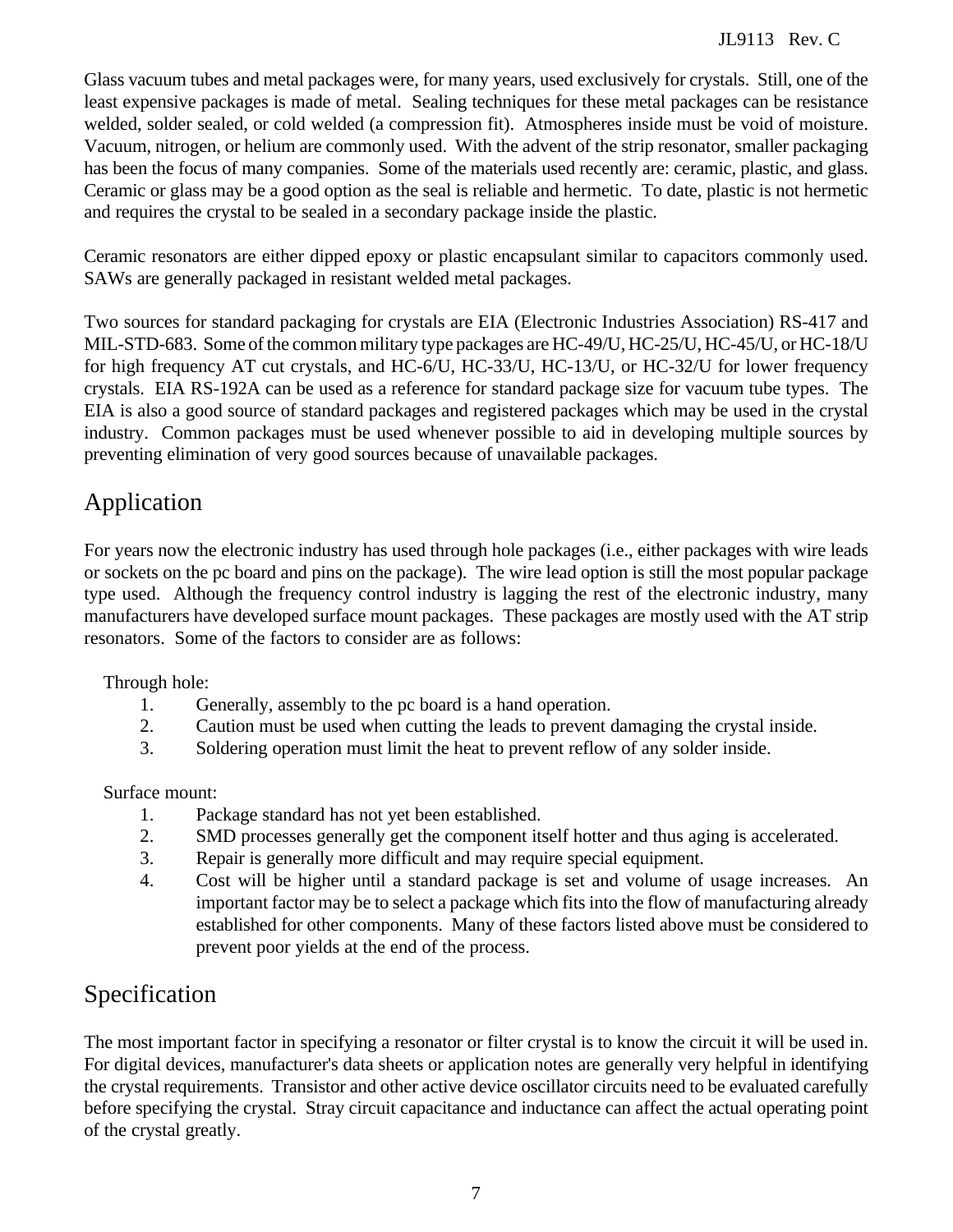Specifications should include the following:

- 1. The frequency of operation.
- 2. Series or parallel mode of operation.
- 3. If parallel, the load capacitance seen in the circuit.
- 4. The maximum Motional Resistance for a series crystal or maximum Equivalent Series Resistance for a parallel crystal.
- 5. Frequency tolerance at a reference temperature (calibration) and frequency shift over a temperature range (drift) or the frequency tolerance can be specified to include both in an overall tolerance allowing the manufacturer to trade off one for the other.
- 6. Aging, or the amount of frequency shift over a long period of time, should be specified or included in #5 above.
- 7. As discussed earlier, a standard package is preferred. The package must be compatible with the crystal required. A manufacturer may need to be consulted.
- 8. Co, C1, or L1 requirements need to be specified if the circuit operation depends on it. Generally C1 or L1 need not be specified for oscillator circuits and Co is generally a maximum requirement. Oscillators which require the resonator to change frequencies (such as VCXO) will need to specify Co and C1 or simply specify the pullability (the frequency shift required with a specified change in load capacitance).
- 9. The maximum drive level the resonator can expect in the circuit.
- 10. Any mechanical shock or vibration the device will be exposed to in the application must be specified.

MIL-C-3098 can be used as a reference for many of these requirements, but it is a good idea to check with a couple of manufacturers for feasibility before finalizing the specification.

#### Testing

One simple, but not quantitative, way to test the crystal would be to place the crystal in the circuit. If this method is used, it is common to supply manufacturers with the circuit also for correlation purposes. This method can only verify the resonator functions and the frequency can be measured with a frequency counter. The CI-meter (crystal impedance meter) was designed to measure motional characteristics' R1, C1, and L1 of a crystal. Later models also measure the shunt capacitance (Co). The frequency of operation is measured by adding a frequency counter. It is possible to measure the frequency of operation of a parallel resonant device by simply placing a capacitor of the value of CL in series with the crystal and then placing this combination into the CI-meter. This type of active tester has been improved and expanded upon (such as Saunders and Associates) in recent years. Some of the improvements include direct reading of R1, automatic insertion of the load capacitance, etc.

Two methods of passive measurements have been developed into standards for crystal measurement. One is the EIA-512, which uses a Network Analyzer (or similar type equipment). In this method the signal and measurement devices are connected directly to the crystal. The other (developed in Europe) is the IEC#444. This method is very similar to the EIA-512 except that it uses a pi-network to connect the crystal to the signal and measurement devices. Both methods measure phase and impedance versus frequency to calculate the crystal parameters. The detailed standards should be studied if these methods are to be used. To date at least one software program has been marketed to assist testing using the EIA-512 method of measurement.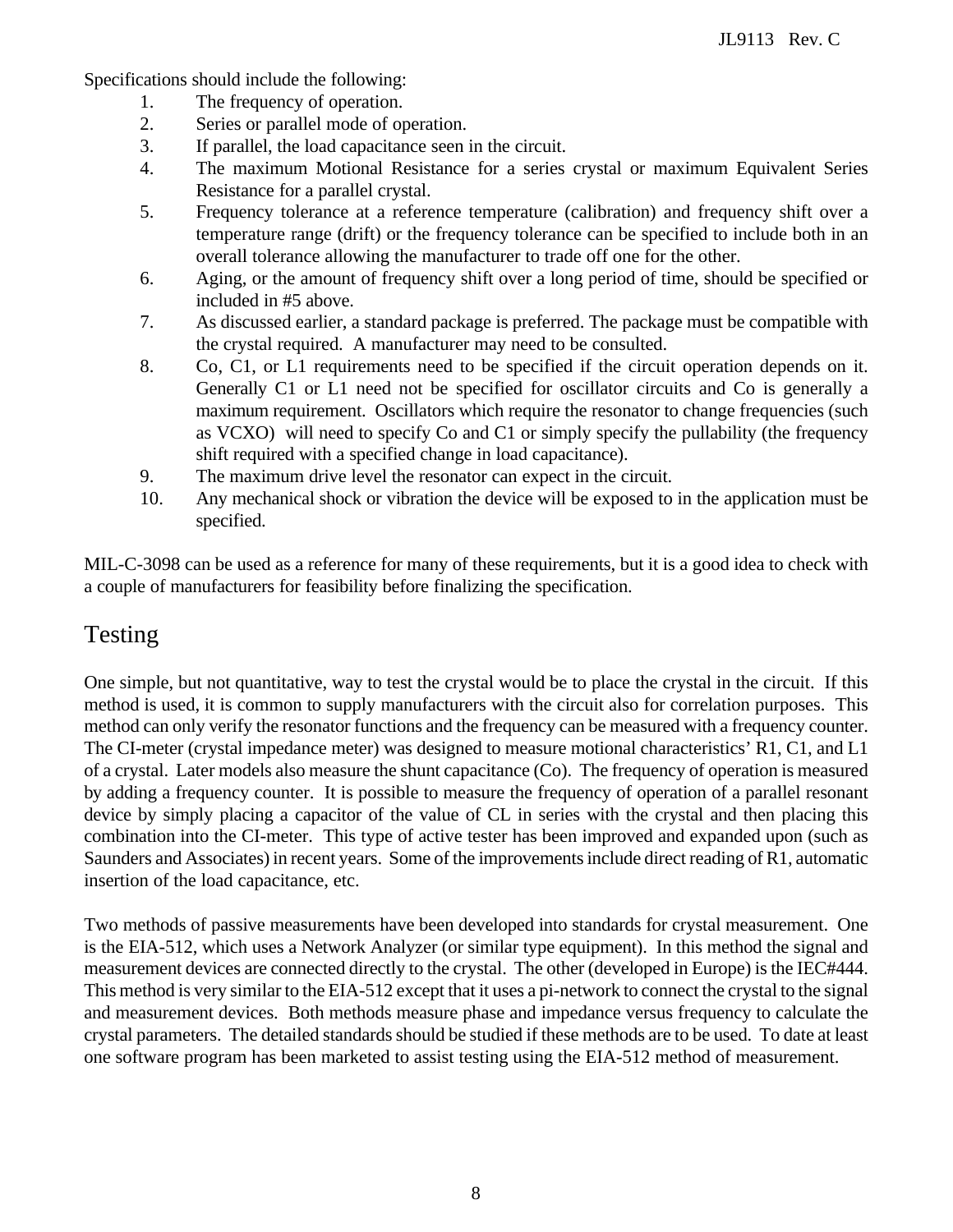# **OSCILLATORS**

Oscillators require a resonator, per the previous section, and an active device. Typically additional resistors and capacitors are also required in the circuit.

### Theory of operation

Two requirements must be fulfilled in order to obtain oscillation in the closed loop circuit:

- 1. The closed loop gain must be greater than or equal to one.
- 2. The phase shift around the loop is  $N*360^\circ$ , where N is an integer.

In addition, it is important to note that at power up the noise of the component around the oscillator circuit is what actually starts the oscillation. Some of the active devices used are discrete transistors, Field Effect Transistors, Op-Amps, and digital gates. A common transistor circuit is shown in figure 9 (colpitts oscillator).



**FIGURE 9**

A typical digital gate circuit is shown in figure 10.



Matching the resonator to the oscillator circuit is the responsibility of the manufacturer. In designs where the crystal is not enclosed before it is married with the oscillator circuit, the manufacturer can final adjust in the circuit. This eliminates the frequency shifts due to circuit variations. The oscillator circuit is typically buffered so variations in load do not greatly affect the frequency stability.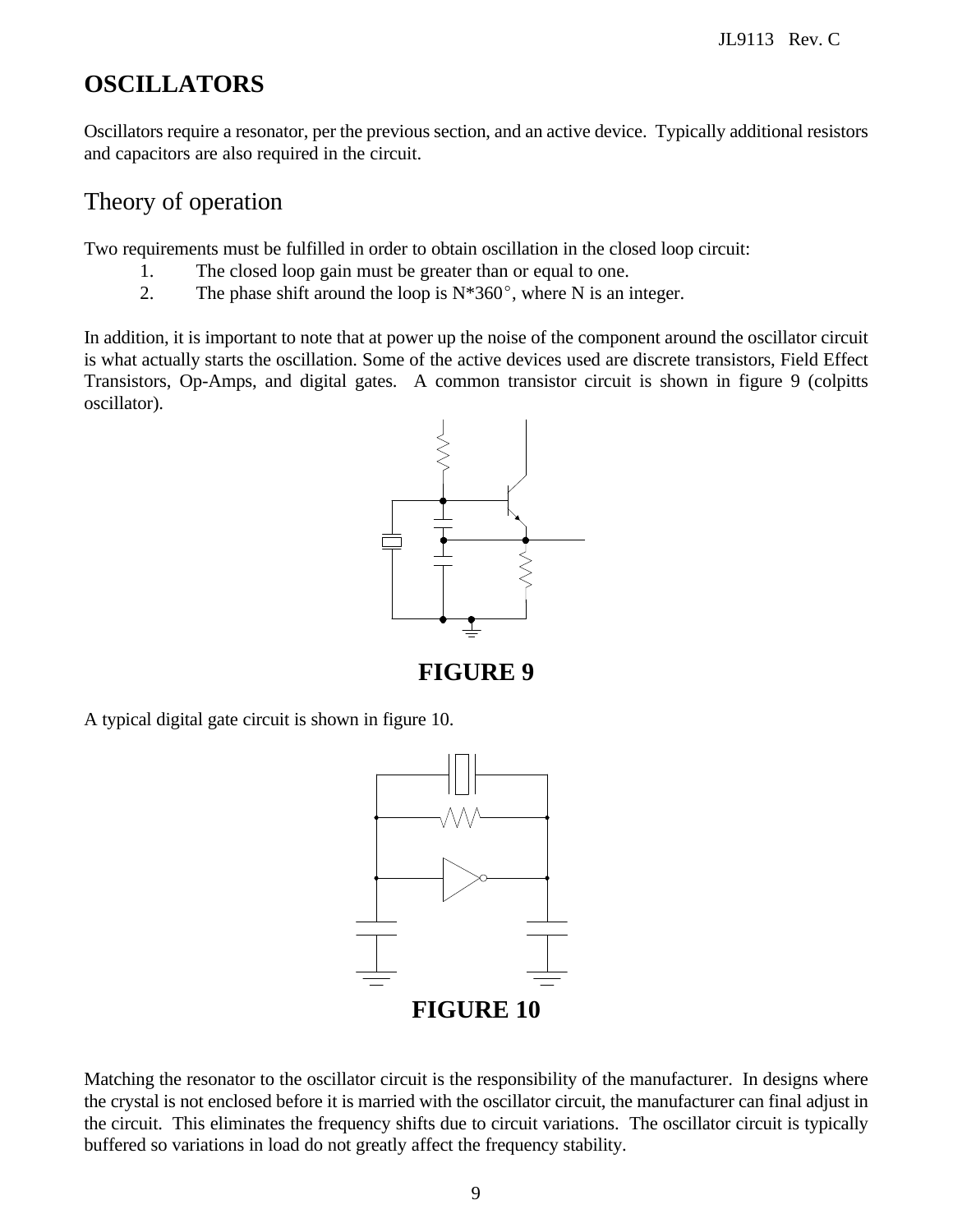# Characteristics

Clocks are a subset of the general crystal oscillator (XO) type. Clocks are usually used to supply frequency timing to digital circuits and microprocessors. Clocks are typically available in the same technology as any other digital IC's such as TTL, CMOS, ECL, etc. The frequency range of these clocks is primarily limited by the technology being driven such as 75 MHz for STTL, 125 MHz for 10k ECL, etc. The frequency characteristics are basically that of the crystal being used (AT cut is mostly used). Clocks can obtain calibration frequency tolerances of below  $\pm 10$ ppm. The oscillator circuit could add to the crystal drift depending on the temperature change of critical resistors, capacitors, or inductors in the oscillator circuit. Typically the circuit will be insignificant in the frequency variation. The clock is the simplest of all the oscillator types. Because of this, they are smaller, cheaper, and uses less power to operate than other types. Start-up time (the time it takes to start the oscillator once power is applied) ranges from under 1 msec. to 20 msec. The clock oscillator generally requires only one power supply voltage for operation.

VCXO, or voltage controlled oscillators, can have the output frequency change with a change in voltage at a control pin of the oscillator. VCXOs are used in many applications such as telecommunications, TCXO, or phase locked loops. The amount of frequency shift with a given voltage change (pullability) is highly dependent on the oscillator circuit. Pullability of 35 to 50 ppm/volt are common and higher pullabilities are obtained by adding an inductor to "de-Q" the crystal. Most, if not all, VCXOs use varactor diodes to vary the frequency. The varactor diode changes the capacitance across its terminals based on the DC (or low frequency AC) voltage across the same terminals. The frequency calibration and drift are basically that of the standard clock oscillator. Calibration may be degraded somewhat by the additional variable of setting the control voltage where this calibration is defined at. Since the crystal load capacitance is varied by the varactor diode, the drift over temperature varies from one end of the control voltage to the other. Thus, the drift can not be optimized for all control voltages. Those circuits that require "de-Qing" the crystal will have worse drift than the crystal by itself.

TCXO (temperature compensated crystal oscillator) adjusts the frequency for temperature variation. An integral part of a TCXO is a VCXO. Connected to the VCXO is generally a network of thermistor designed to bias the voltage control of the VCXO properly for each temperature. Recently, other compensation techniques have been used such as digital processing. TCXOs commonly have an outside adjustment for setting the calibration frequency periodically. This is to compensate for the aging of the crystal over time. The period between calibration will depend on the accuracy required and may range from once a month to once a year. Frequency drift can be expected to be in the  $\pm 1$  to 5ppm range. Some of this tolerance comes from frequency versus temperature hysteresis (i.e., the difference in frequency at a particular temperature depending on whether the temperature was increasing or decreasing. Power dissipation is typically two to three times that of a standard clock oscillator. The size and cost of these devices are also larger than a standard clock oscillator. After power-up it could take as much as 100 msec or more for the frequency to stabilize in a TCXO. The TCXO may also require multiple power supplies depending on the design.

OCXO, oven controlled crystal oscillator, uses an oven to stabilize the frequency variation. The oven contains, at a minimum, the sealed crystal. The oven temperature, to maintain control, must be higher than the maximum ambient temperature expected in the application. The crystal is selected so that it has nearly zero frequency change in the range of temperatures expected in the oven (usually less than  $\pm 5^{\circ}$ C). Frequency tolerances of much less than  $\pm 1$ ppm are realizable with an OXCO. Additional circuitry is required to control the oven and maintain the proper temperature inside. Customarily, similar to the TCXO, a calibration must be done periodically to compensate for crystal aging. A separate power supply is used for the heater in the oven. Isolation between this supply and others required by the oscillator must be established because of the noise generated when the heater is activated. The power required is considerably higher than a standard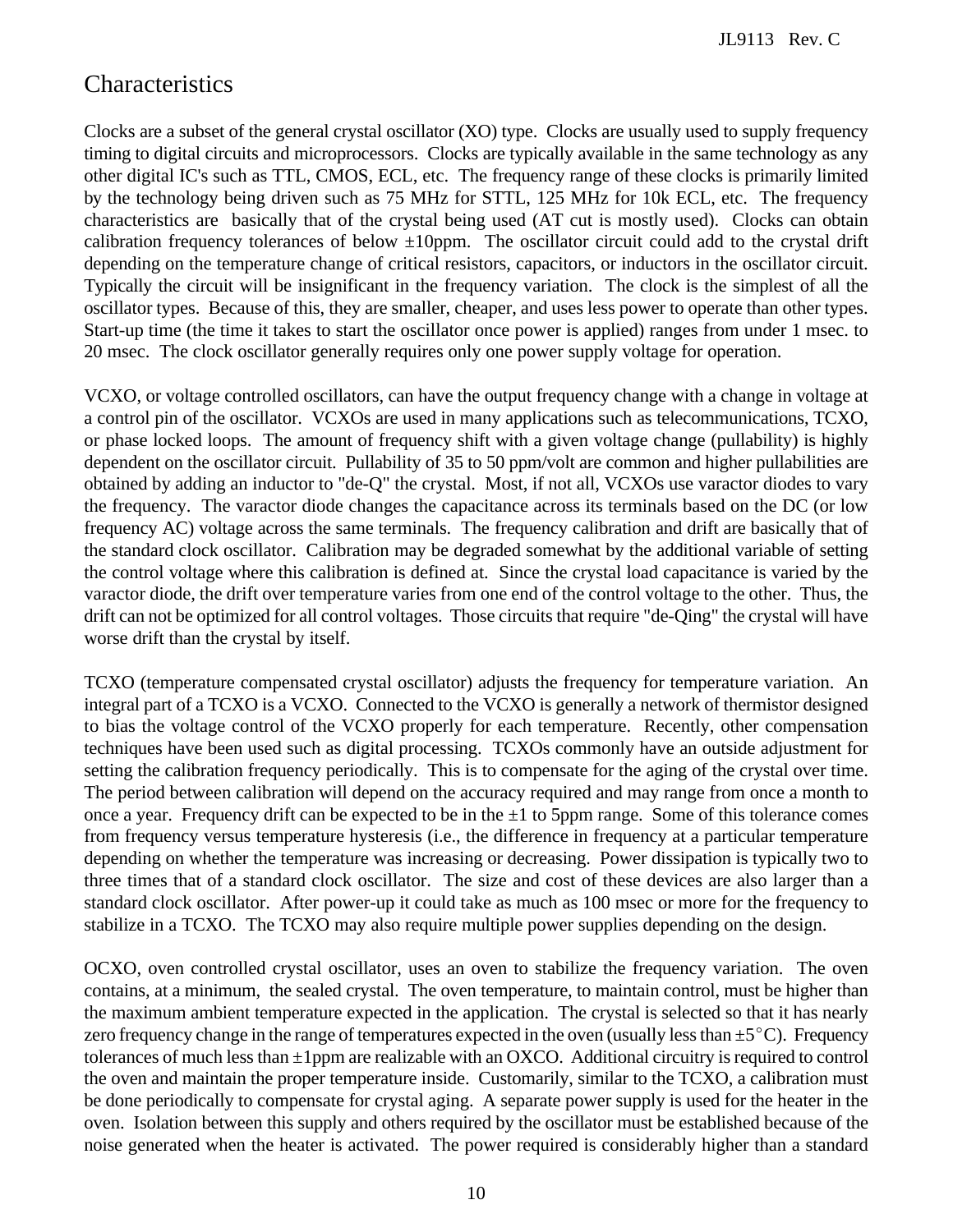clock oscillator (as high as several watts of power). Again, cost and overall size is much more than that of a clock oscillator (as much as 40 times the cost and size). OCXOs are popular as timing standards in the instrumentation market in such measurement equipment as frequency counters, spectrum analyzers, network analyzers, etc.

Another variety of "XO" type of oscillator has a sine-wave output. The output is generally specified into a fixed load and has a harmonic distortion specification. The sine-wave oscillator usually incorporates an AGC (Automatic Gain Control) circuit to ensure constant amplitude. Usually the TCXOs and OCXOs are also sine-wave outputs.

Two other types of oscillators, more recently developed, are the MCXO (Microcomputer Compensated Crystal Oscillator) and the DCXO (Digitally Compensated Crystal Oscillator). As their names imply, both compensate for the frequency shift with temperature. Either may be capable of improving on the TCXO performance without a large power usage.

Combinations of the above oscillators have been developed for some special applications. A TCVCXO is a Temperature Compensated, Voltage Controlled Crystal Oscillator and an OCVCXO is an Oven Controlled, Voltage Controlled Crystal Oscillator.

With the ability to put more complex circuits in an IC has enabled IC vendors to produce phase locked loop devices. Although a recent development, they are becoming increasingly popular. They basically use a stable crystal oscillator as a reference to a VCO or VCXO and a feedback loop. This design gives an output close to the stability of the crystal oscillator, but with various dividers can produce various output frequencies which are digitally selectable. This design is becoming very popular in the video market and other applications previously requiring multiple oscillators.

#### Construction

The Crystal Industry has long been innovative in packaging. All packages are hybrids of various packaging/hybrid techniques.

The common clock oscillator generally uses a thick film circuit printed on a ceramic substrate. Discrete components are either soldered or epoxied to the circuit. High temperature solder must be used, if soldering is done, to prevent the components from letting loose when the clock is soldered to the PC board. ICs are usually placed in DIE form and wirebonded, or procured in SOIC-type packages and soldered in place. Since most clocks use the high frequency cuts (AT, BT, or SC), the crystal blank (disk) is mounted on the substrate without the crystal being sealed in a secondary package. Crystal mounting hardware ranges from solid metal blocks to springs to thin punched metal pedestals. For most applications, the hardware which has some "give" to it seems to be best for mechanical shock, mechanical vibration, and thermal shock. The substrate is mounted to a metal header and has a metal cover which is resistance-welded on.

Other more complex oscillators, such as TCXOs, VCXOs, and OCXOs, use much different techniques. Although recently some of the simpler VCXOs and TCXOs have utilized Application specific ICs and other high technology techniques to miniaturize them into similar packages as the clocks, most still use a common pc board, leaded ICs, and a sealed crystal. These are in a rather large metal base with a metal cover either screwed or soldered to the base. Sealing the entire package is not critical, since the crystal is sealed inside. Clock oscillators are available in two package sizes; one is in a hybrid DIP with 0.300 inch row spacings and 14 pin compatible, the other is the same, except that it is 8 pin compatible. Usually only the 4 corner pins are present, since the other pins are not required for either electrical or mechanical purposes (see figure 11).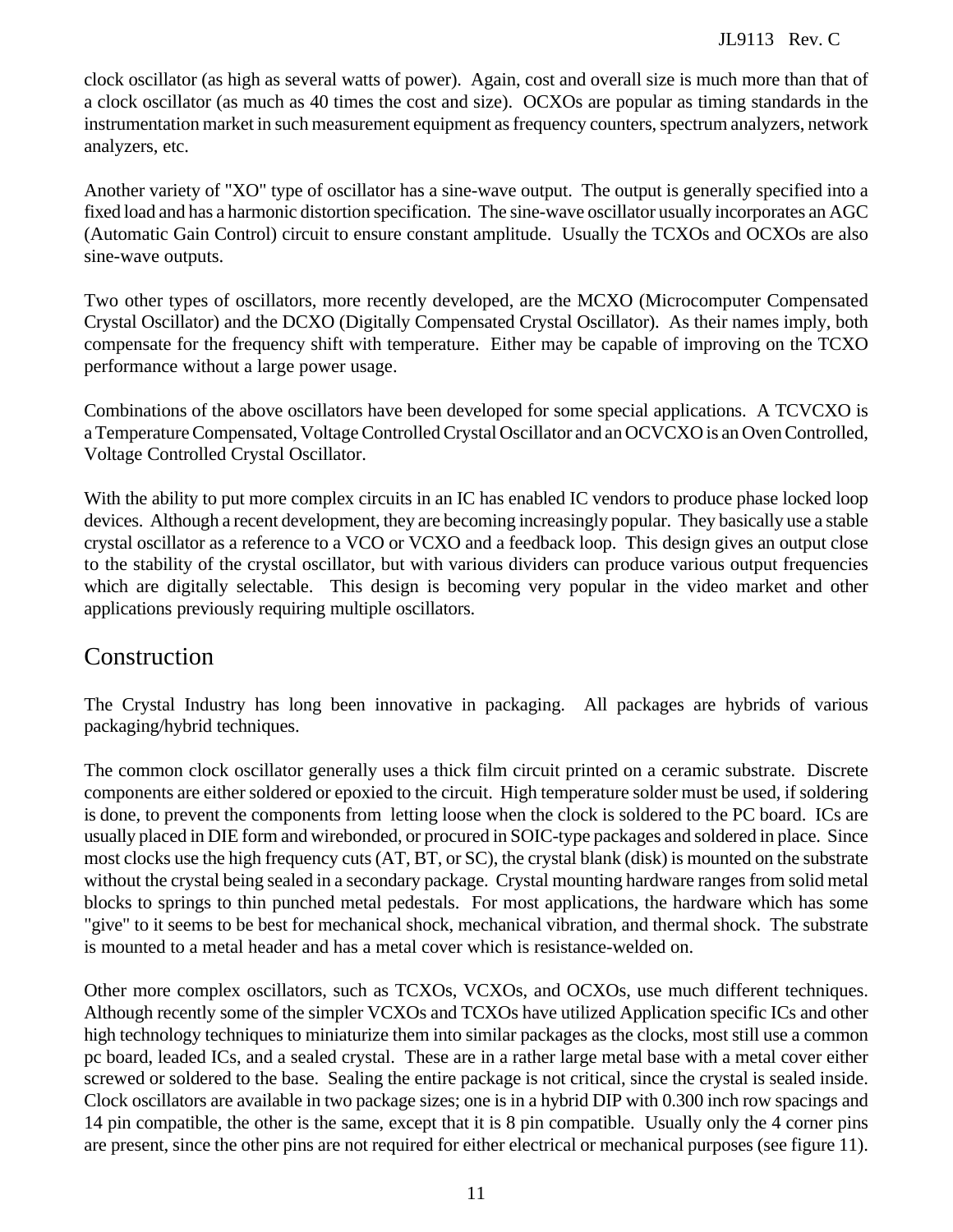

There seems to be very little standardization for the more complex VCXOs and TCXOs. They generally take up three to five times more PC board area than the smaller clock oscillators.

# Application

The frequency control industry has made the metal hybrid resistance weld package a reasonably high volume/low-cost package option. Even today it is by far the most widely used package in either the 14 pin version or the 8 pin version. Although surface mount packages have been slow to come to the frequency control industry, many manufacturers have introduced a version or have one under development. Many manufacturers have offered an SMD version of the above metal package with a gull wing lead bend. This has not been accepted throughout the electronic industry as fulfilling the needs of a true SMD package. A number of true surface mount packages have been developed by a number of manufacturers. Most use either a plastic package with a secondary-sealed package inside (either just the crystal or the whole oscillator), or a ceramic package. None of the leaded surface mount packages are industry standards, but some are being evaluated by the EIA. Because of the complexity of the circuits, the TCXOs and OCXOs are available in through hole versions only.

A number of factors need to be considered when selecting through hole or surface mount packages:

#### Through hole:

- 1. Hand assembly of component to the PC board.
- 2. Soldering operation must limit heat to prevent reflow of any solder inside.

#### Surface mount:

- 1. Package standard has not yet been established.
- 2. SMD soldering process usually gets the component itself hotter and thus aging is accelerated.
- 3. Repair is generally more difficult and may require special equipment.
- 4. SMD packages will be higher cost until a standard is set and volume increases.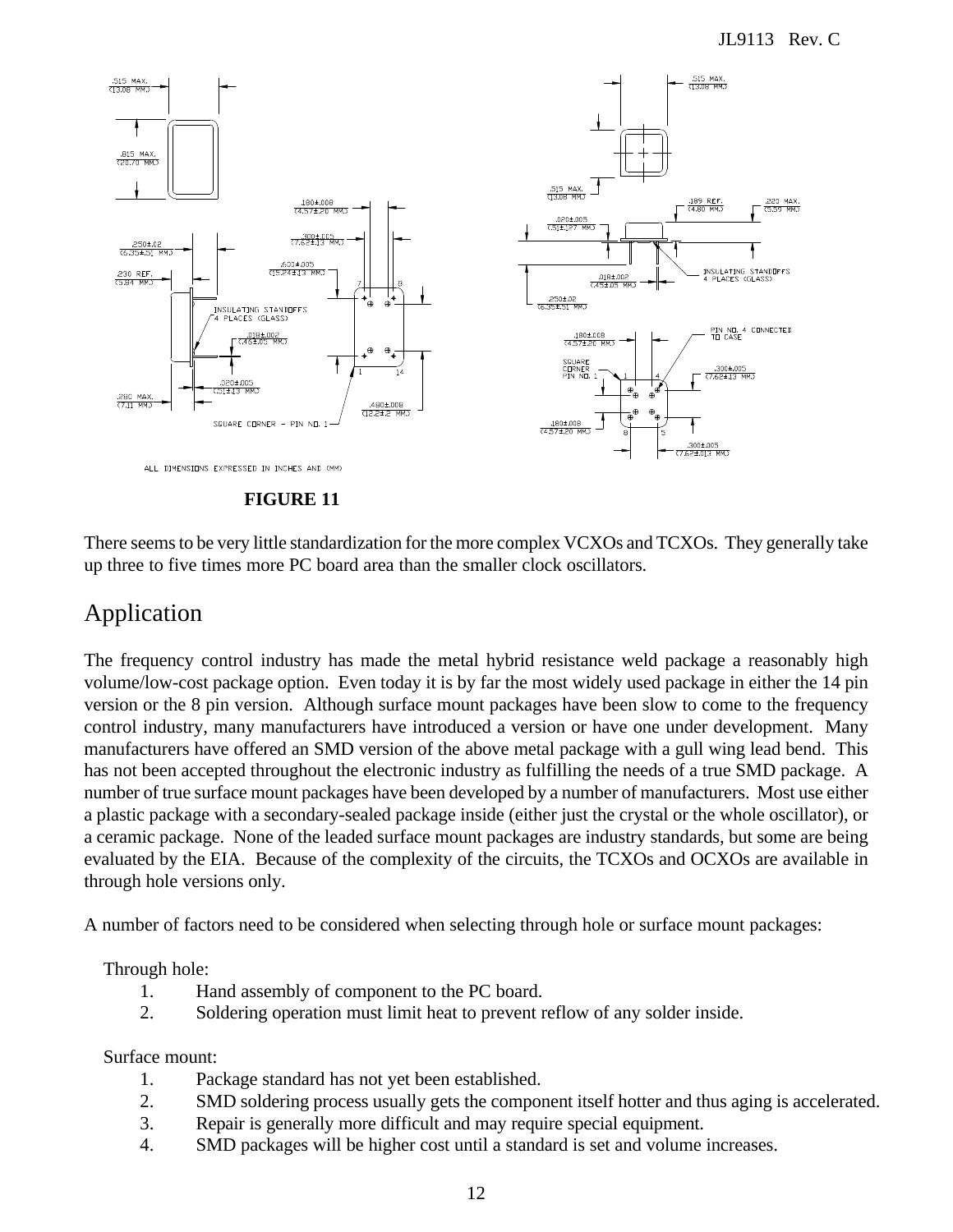Other important factors are second source availability and how the oscillator package fits into an already existing flow of manufacturing. All of these factors, plus any special ones, must be carefully evaluated to prevent poor yields at the end of the process.

# Specification

When creating an oscillator specification, it is important to consider what the application expects of the oscillator and not just "boiler plating" a specification. This practice could cause undo expense when purchasing the components.

It is common, and possibly easiest, to specify the frequency tolerance over all specified conditions such as temperature, voltage, calibration, etc. If individual requirements are to be specified, all expectations should be specified. Temperature drift, calibration, variation with voltage, variation with load, and aging are all frequency tolerances required to completely specify the oscillator. In addition, voltage controlled versions must also have frequency change with control voltage variation specified. It is important for the aging characteristic for the maximum operating or storage temperature to not be specified higher than necessary for the application. Unless otherwise specified, the aging requirement is assumed to be at  $25^{\circ}$ C or, at a minimum, the average temperature is  $25^{\circ}$ C.

Whether the oscillator is a clock or a sinewave output, it is important to clearly specify the load that the oscillator will drive in the application. Load capacitance expected may be difficult, but necessary, to specify. The stray load capacitance on the PC board may be distributed over a trace inductance. In this case, an estimate will need to be made. Another problem area may be in using the TTL industry equivalent load at higher frequencies. The diodes customarily used in these loads do not switch fast enough to represent the actual faster TTL technology.

For clock oscillators, the digital waveform must be specified. The logic level limits expected into the specified load must be defined. These logic levels are basically defined by the specific device being driven or the technology of the device being driven. The Rise and Fall times or the speed at which the oscillator transitions between logic levels must be specified. The levels at which these measurements are taken need not be the logic levels. The symmetry (duty cycle or squareness) is normally specified as the time the output is higher in voltage than the threshold voltage of the device being driven over the period. The threshold voltage must be between the logic low and the logic high.

For oscillators with sinewave outputs, the output waveform characteristics must be defined. The amplitude of the sinewave output is usually expressed in volts peak to peak, or in dBm. Harmonic distortion (the amplitude of the portion of the signal which is at three times, five times, seven times, etc. of the main output frequency) is specified in dB below the main output frequency. In some cases, it is desirable to specify a noise level or non-harmonic distortion. This is useful to limit distortion due to such techniques as doubling (this may produce a distortion at 1.5 times).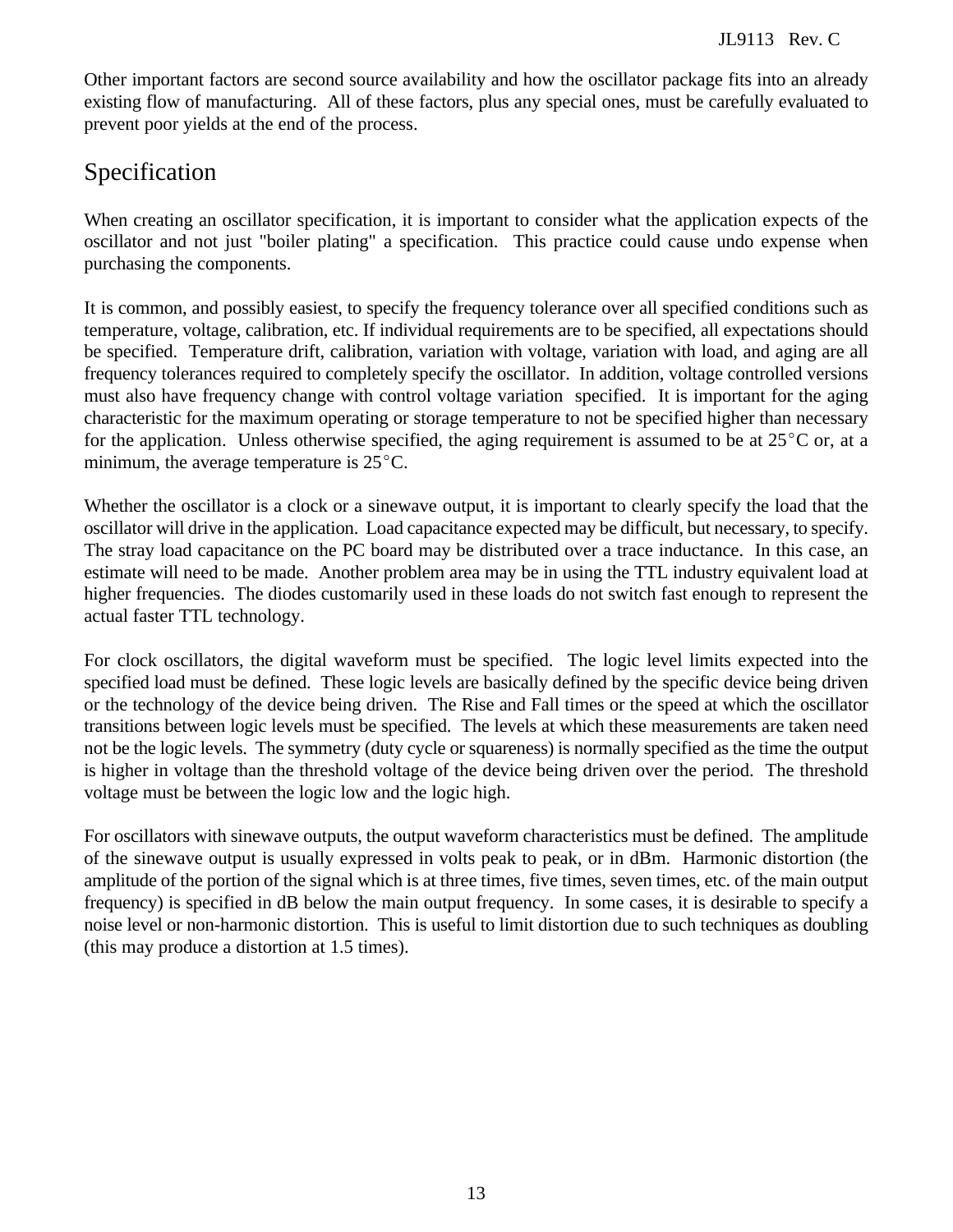All oscillator specifications should limit the power or power supply current to the amount available to the oscillator. Breakdown voltage or absolute maximum power supply voltage must be specified (most digital gates require less than 7.0 volts). Start-up time after power is applied should be included in the specification. Another important parameter, especially in overtone oscillators (oscillators over 25 MHz may use overtone crystals), is the range of time it takes the power supply to ramp up to operating voltage seen during testing and in the application. Very long or very short power supply ramp-up times may cause the oscillator to start and operate on the wrong mode of the crystal (in the fundamental instead of the third overtone, or the fifth overtone instead of the third overtone). Some of this affect is due to critical filtering condition. Also involved is the active device characteristic known as gain-bandwidth product which is lower at lower voltages, and higher at higher voltages. Thus, this gain-bandwidth is changing considerably during power up. Phase noise or phase jitter has become an important parameter recently. Phase noise or jitter is the short term variation in the period. This characteristic can be specified either in the frequency domain or the time domain. The actual specification will depend greatly on the application and should be worked closely with the manufacturer.

The mechanical shock and vibration the device is expected to withstand must be specified. Also, any other special application conditions or requirements not listed above should be in the specification if it might affect oscillator performance expectations. Some other examples of parameters needed may be power supply isolation, signal overshoot, or signal undershoot.

# Testing

Most of the basic measurements of a clock oscillator can be measured using a frequency counter to measure frequency, a current meter or DVM to measure power supply current, and an oscilloscope to measure the voltage levels, rise and fall times, and symmetry. In some cases, a Time Interval Counter can replace the frequency counter and oscilloscope. The same setup can be used for a sinewave oscillator if the output is defined as peak to peak voltage. If the sinewave oscillator output is defined in dBm, then a Spectrum Analyzer is required. In most cases, the Spectrum Analyzer is required to measure the distortion of a sinewave oscillator.

The bandwidth of the oscilloscope or input stage of the time interval counter is important to the accuracy of the waveform measurement. In the case of the clock oscillator, the ideal waveform would be a square wave. The square wave is made up of sinewaves at the fundamental frequency (the output frequency specified) and all of the odd harmonies of that frequency.

Since the amplitude, or the amount each harmonic contributes diminishes as the harmonic order increases, the lower orders are most important in our waveform measurements. If the clock oscillator output frequency was 50 MHz, then the oscilloscope bandwidth must be 150 MHz minimum to adequately involve the third harmonic in the measurement. Also, this minimum bandwidth must be a combined oscilloscope and probe bandwidth. If overshoot or ringing in the waveform is critical to the application, the oscilloscope bandwidth may be set by this rather than the oscillator frequency. It is common for overshoot to have a duration of approximately 1 nsec. If this is assumed to be approximately one-half of its period, the period would be 2 nsec. and the frequency content would be 500 MHz. Thus, the minimum combined bandwidth of the oscilloscope and probe becomes 500 MHz.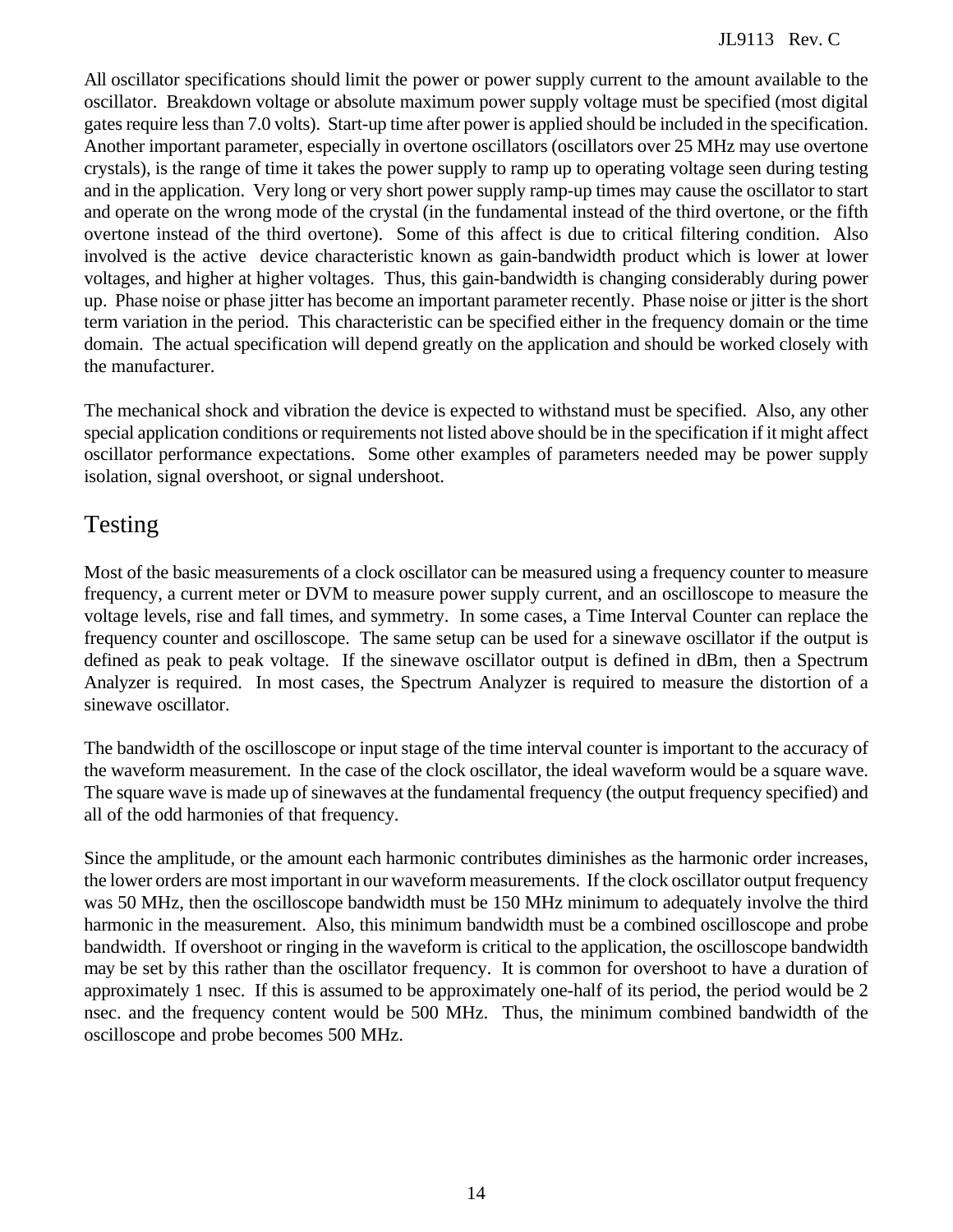Fixturing for clock oscillator testing is becoming a critical factor in measurement ability as output frequencies rise. Sinewave oscillators are generally specified into 50 or 75 ohms and can utilize a clean transmission line for interconnection. But, TTL or CMOS type of outputs for the clock oscillators cannot utilize the standard transmission lines. For these applications it is important to minimize stray fixture capacitance. Keep the load and test points as close to the oscillator output as possible. It is very important to use good RF circuit techniques when building oscillator test fixtures as well as the actual application circuit. As noted earlier, the industry TTL equivalent load uses diodes which may not be adequate for higher frequencies due to switching times. Before using faster diodes, the customer and manufacturer must agree on the change.

The power supply ramp-up time should be known for the test equipment being used to power the oscillator. The power supply ramp-up time must be within any limits set in the specification. In some cases start-up may be verified at each extreme if specified. Various methods are used to control this. One is to use a simple RC time constant in the power supply line. Another is to use a waveform generator to drive the oscillator's power supply line.

In general, crystal oscillators are simpler to use in a design and require more traditional test equipment than a discrete crystal. The crystal oscillator also puts more of the design and verification burden on the manufacturer.